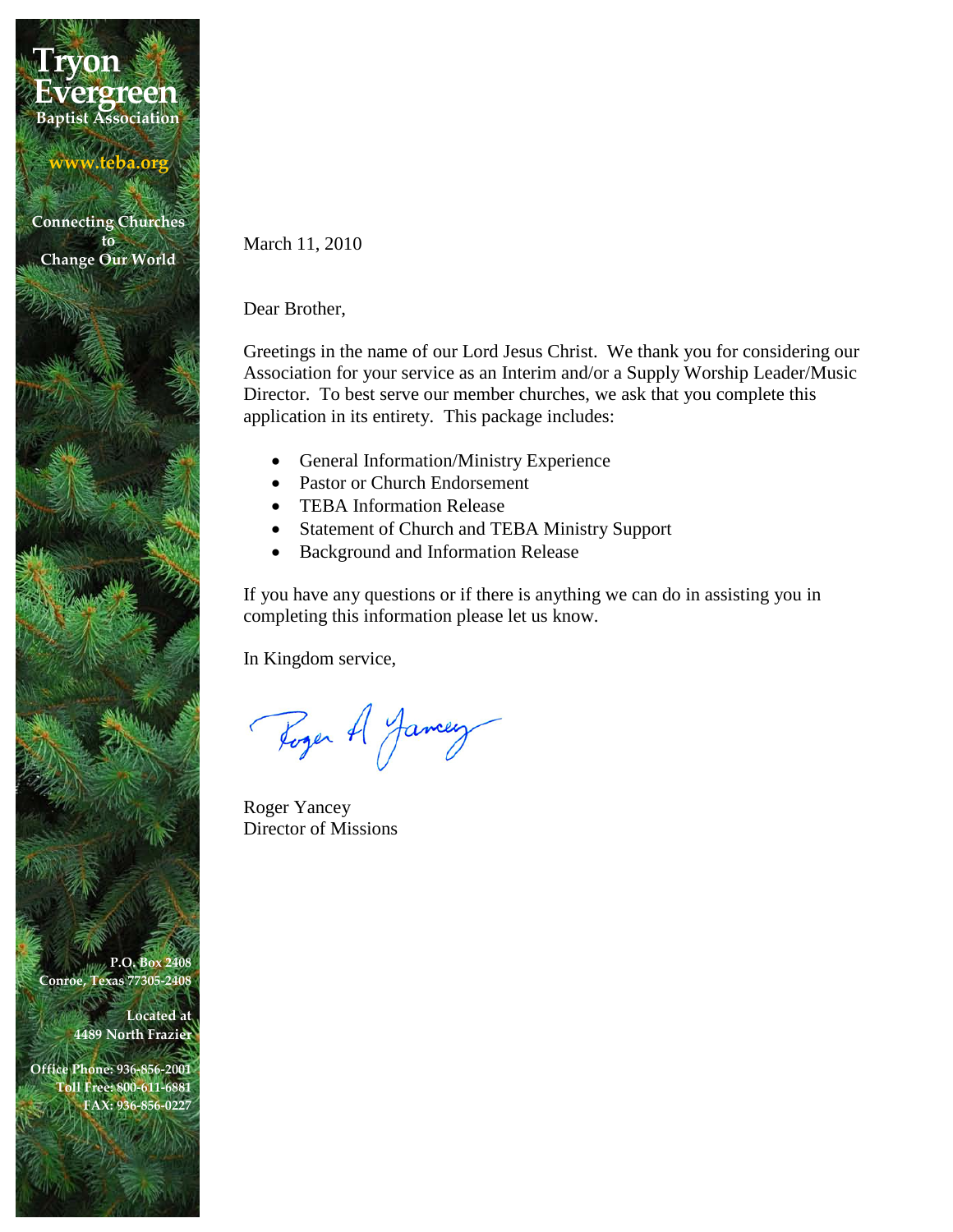# **General Information/Ministry Experience**

|                                                                                                                                                | <b>Home Church Information</b>                                                                                                                                                             |
|------------------------------------------------------------------------------------------------------------------------------------------------|--------------------------------------------------------------------------------------------------------------------------------------------------------------------------------------------|
|                                                                                                                                                |                                                                                                                                                                                            |
|                                                                                                                                                |                                                                                                                                                                                            |
|                                                                                                                                                |                                                                                                                                                                                            |
|                                                                                                                                                |                                                                                                                                                                                            |
|                                                                                                                                                | <b>Ministry Experience Information</b>                                                                                                                                                     |
|                                                                                                                                                | Please fill out the first section and then complete the second section or provide a resume which lists your<br>ministry background. This information helps us respond to church inquiries. |
|                                                                                                                                                | Section $1$ – General Ministry Information                                                                                                                                                 |
| I am a Layman<br>I am / have been a Worship Leader/Music Director<br>I am / have been a Ministry Staff Member<br>I am / have been a Missionary | (List other locations on back)                                                                                                                                                             |
| I have been Ordained as a Deacon                                                                                                               |                                                                                                                                                                                            |
|                                                                                                                                                |                                                                                                                                                                                            |
| I have received specialized training in Interim / Transitional Ministry.                                                                       | Year of Training _______________ Who Conducted _________________________________<br>Type of Training Type of Training                                                                      |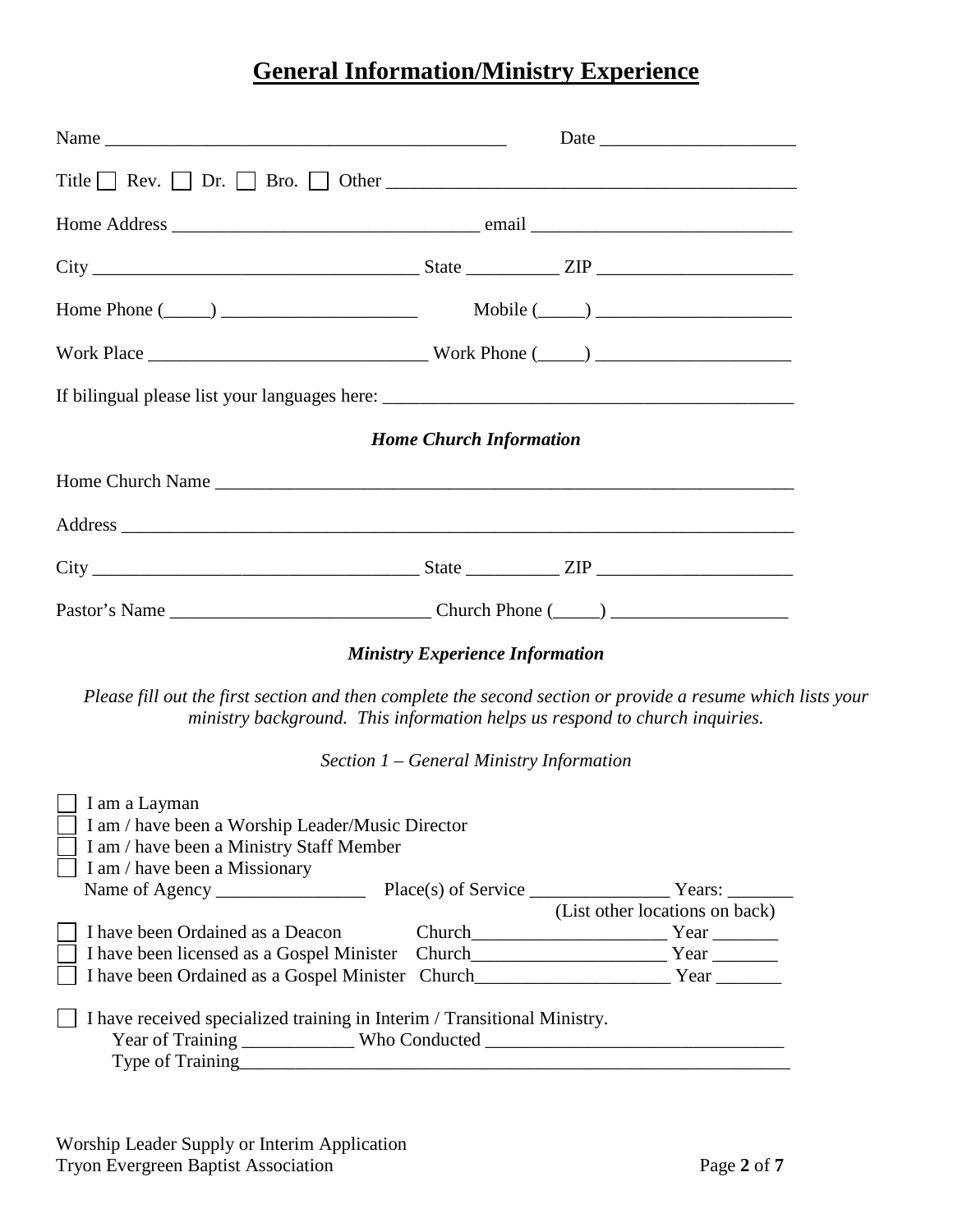#### *Section 2 – Ministry Experience*

*For this section you may fill out the information below or provide a resume that includes the requested information. You may use the back of this form if needed.*

| <b>Educational Background:</b>              |                    |  |
|---------------------------------------------|--------------------|--|
|                                             |                    |  |
|                                             | Date of Graduation |  |
| College / Seminary: $\frac{1}{\sqrt{2}}$    | Date of Graduation |  |
| College / Seminary: $\frac{1}{\sqrt{2\pi}}$ |                    |  |
|                                             |                    |  |

| Last 4 Places of Regular Ministry Service:<br>(Please include volunteer and lay positions as applicable) |                                                                                                                                                                                                                                               |  |  |
|----------------------------------------------------------------------------------------------------------|-----------------------------------------------------------------------------------------------------------------------------------------------------------------------------------------------------------------------------------------------|--|--|
|                                                                                                          |                                                                                                                                                                                                                                               |  |  |
|                                                                                                          | $City$ State Structure is the Structure of State Structure in State Structure in State Structure in State Structure in Structure in Structure in Structure in Structure in Structure in Structure in Structure in Structure in S              |  |  |
|                                                                                                          |                                                                                                                                                                                                                                               |  |  |
|                                                                                                          |                                                                                                                                                                                                                                               |  |  |
|                                                                                                          |                                                                                                                                                                                                                                               |  |  |
|                                                                                                          |                                                                                                                                                                                                                                               |  |  |
|                                                                                                          |                                                                                                                                                                                                                                               |  |  |
|                                                                                                          |                                                                                                                                                                                                                                               |  |  |
|                                                                                                          |                                                                                                                                                                                                                                               |  |  |
|                                                                                                          | Name of Church <u>the contract of the contract of the contract of the contract of the contract of the contract of the contract of the contract of the contract of the contract of the contract of the contract of the contract o</u><br>Dates |  |  |
|                                                                                                          |                                                                                                                                                                                                                                               |  |  |
|                                                                                                          | Position (s) of Service $\frac{1}{\sqrt{2}}$ Position (s) of Service $\frac{1}{\sqrt{2}}$ Position (s) of Service $\frac{1}{\sqrt{2}}$                                                                                                        |  |  |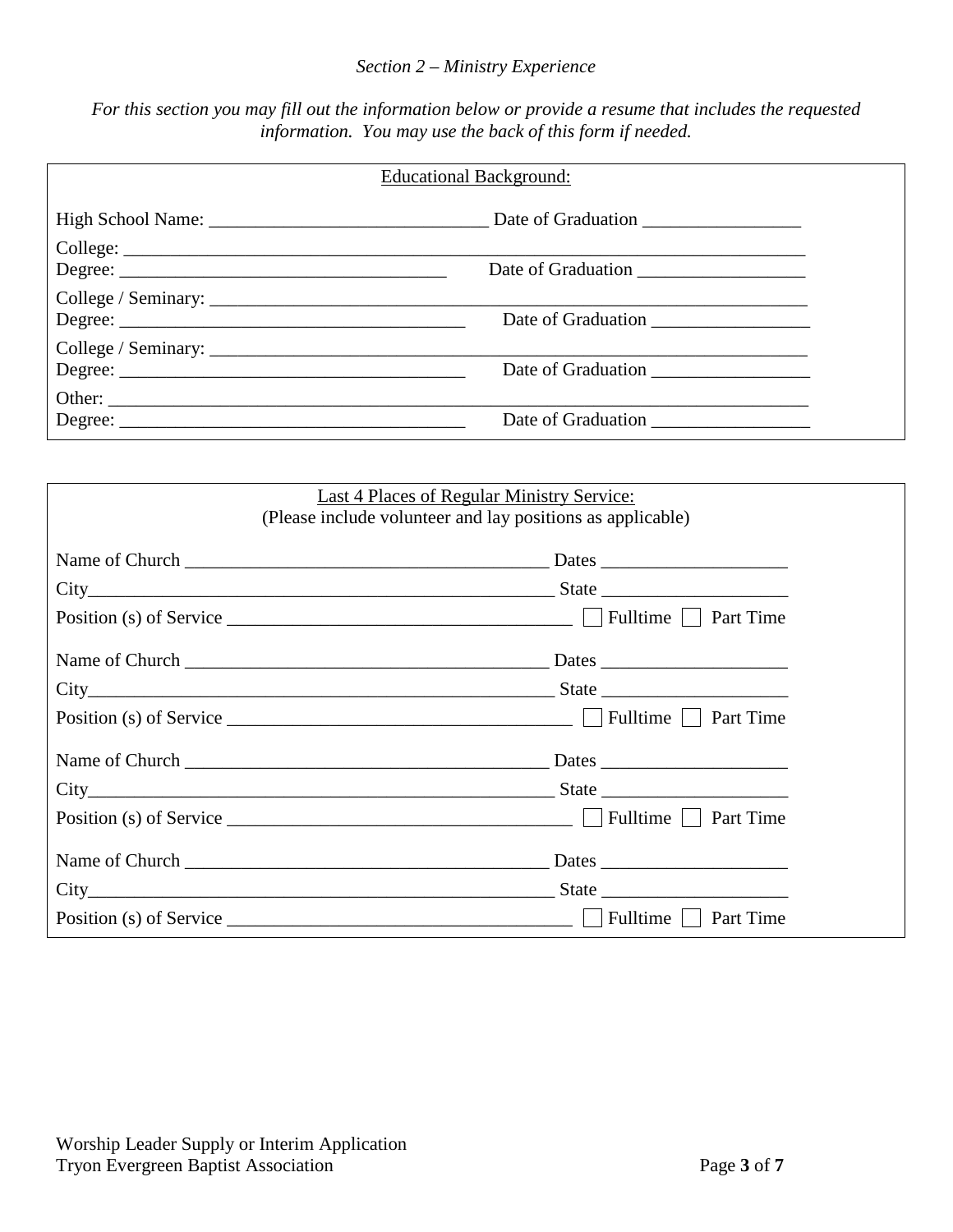### **Pastor or Church Endorsement for TEBA Supply/Interim & Transitional Worship Leader/Music Director List**

Dear Pastor and/or Church Family:

Those who request to be included on the Worship Leader/Music Director Supply/Interim & Transitional List of the Tryon Evergreen Baptist Association are required to provide evidence of a divine call to Christian ministry, display a sincere commitment to ministry and demonstrate active membership in a local Southern Baptist church.

We ask the applicant's pastor and/or church to affirm the qualities outlined above by completing this candidate endorsement. This form may be completed by either the Pastor or the Church Clerk but must include the signature of the Pastor or demonstrate endorsement by the church in the case of a Pastoral vacancy.

We take your endorsement of the applicant very seriously and thank you for your assistance.

Upon completion of the endorsement you may return it to the applicant or send it to us by mail at:

**Tryon Evergreen Baptist Association ATTN: Worship Leader/Music Director Supply List P.O. Box 2408 Conroe, Texas 77305-2408**

#### **Part I - Biographical Information**

Applicant's Name: \_\_\_\_\_\_\_\_\_\_\_\_\_\_\_\_\_\_\_\_\_\_\_\_\_\_\_\_\_\_\_\_\_\_\_\_\_\_\_\_

Date applicant became a member of your congregation (month and year):

\_\_\_\_\_\_\_\_\_\_\_\_\_\_\_\_\_\_\_\_\_\_\_\_\_\_\_\_\_\_\_\_\_\_\_\_\_\_\_\_\_\_\_\_\_\_\_\_\_\_\_\_\_\_\_\_\_\_\_\_\_\_\_\_\_\_\_\_\_\_\_\_\_\_\_\_

Applicant became a member of your congregation by (check one):

- $\Box$  Profession of faith
- $\Box$  Letter from a Southern Baptist Church
- $\Box$  Letter from a non-Southern Baptist Church
- $\Box$  Other (please specify)

Is applicant a current member of your church?  $\Box$  Yes  $\Box$  No If no, please explain.

Does applicant reflect activity equal to that of the committed laity in your church…? In worship service attendance?  $\Box$  Yes  $\Box$  No In financial stewardship?  $\Box$  Yes  $\Box$  No In program involvement? (Bible study, missions, music, etc.)  $\Box$  Yes  $\Box$  No

Please list positions of leadership, volunteer or paid, which applicant has held in your church:

Other Comments:

 **Initials of Statement Preparer \_\_\_\_\_\_\_\_\_\_\_\_**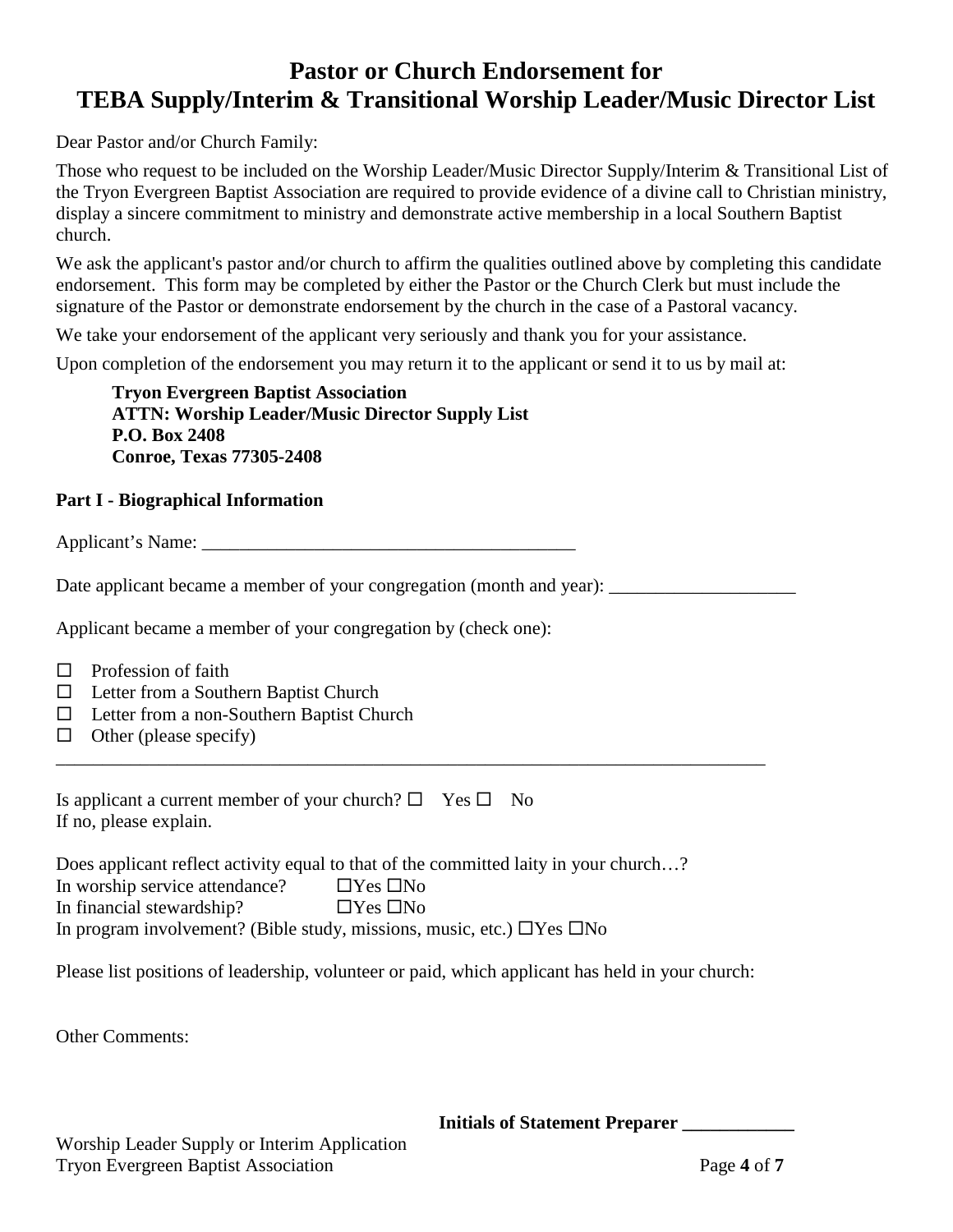#### **Statement of Endorsement**

The following statement must be read and attested to by the Sr. Pastor or in case of a pastoral vacancy to be completed by the moderator of the congregation with congregational approval.

*Having evidence that (name of applicant) is an individual who:*

- *is committed to the Christian faith;*
- *evidences a divine call to ministry;*
- *has moral integrity;*
- *is emotionally stable and able to fill leadership responsibilities in church life; and*

• *shows evidence for responsible Christian ministry I/we recommend (name) for inclusion on the TEBA Worship Leader/Music Director Supply/Interim & Transitional List and pledge our continuing interest and prayerful support.*

|  | Date                                                                                      |
|--|-------------------------------------------------------------------------------------------|
|  |                                                                                           |
|  |                                                                                           |
|  |                                                                                           |
|  | In case of <b>vacancy</b> in the office of Pastor the church may provide the endorsement: |

|                       | $\text{City}$ $\qquad \qquad$ $\qquad \qquad$ $\qquad$ $\qquad \qquad$ $\qquad$ $\qquad$ $\qquad$ $\qquad$ $\qquad$ $\qquad$ $\qquad$ $\qquad$ $\qquad$ $\qquad$ $\qquad$ $\qquad$ $\qquad$ $\qquad$ $\qquad$ $\qquad$ $\qquad$ $\qquad$ $\qquad$ $\qquad$ $\qquad$ $\qquad$ $\qquad$ $\qquad$ $\qquad$ $\qquad$ $\qquad$ $\qquad$ $\qquad$ $\qquad$ |  |
|-----------------------|------------------------------------------------------------------------------------------------------------------------------------------------------------------------------------------------------------------------------------------------------------------------------------------------------------------------------------------------------|--|
| Moderator's Signature |                                                                                                                                                                                                                                                                                                                                                      |  |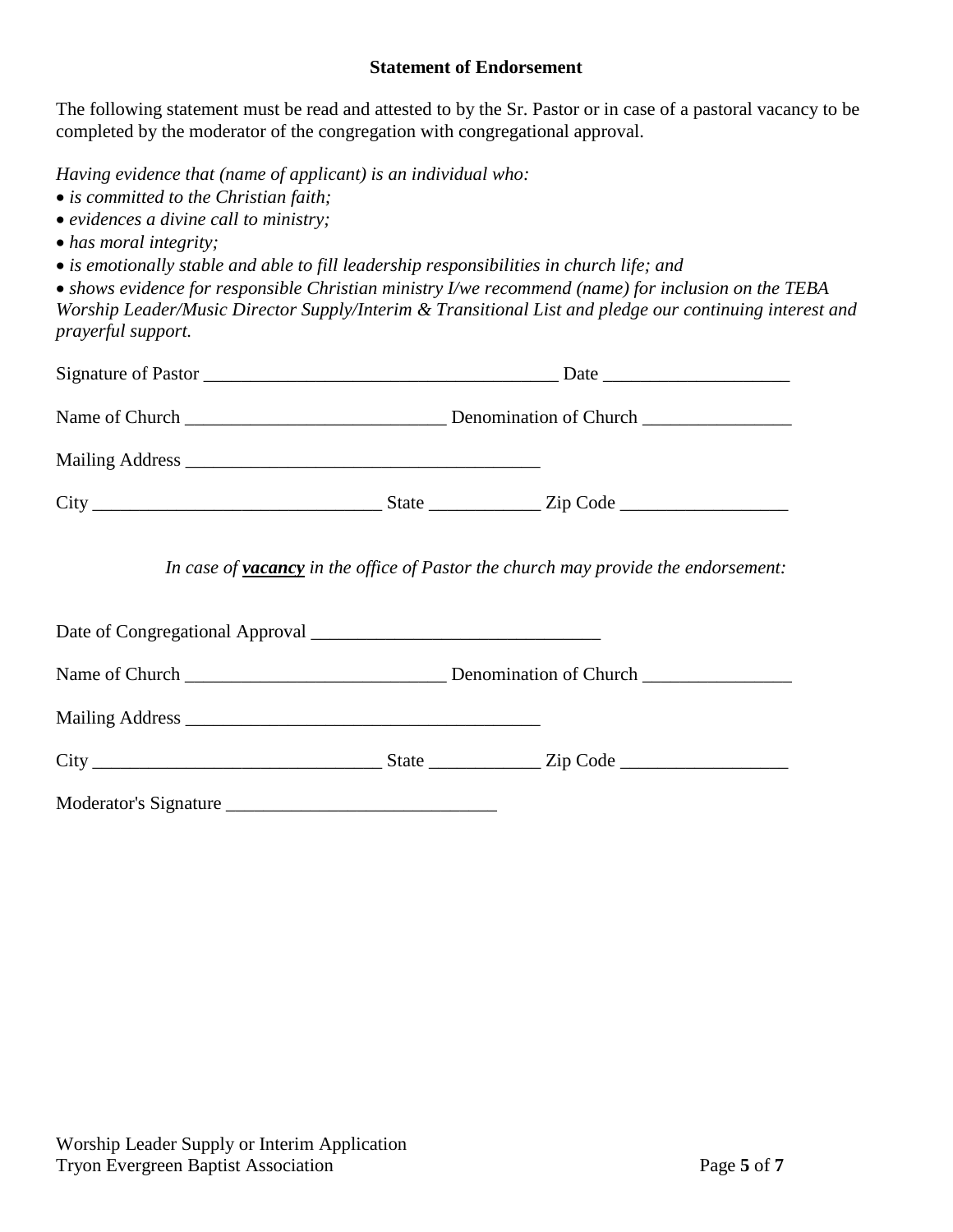### **TEBA Information Release**

I hereby release the Tryon Evergreen Baptist Association and its agents to provide the information checked below on its website and related publications for the purpose of assisting its member churches. I further understand that its publishing of the information comes without specific guarantees or assurances and that all information published on a website or other forms may be utilized by other parties for uses unforeseen by either party. My permission will remain in effect until such time as it is withdrawn by me in writing to the physical address of the Association or withdrawn by the Association as needed. I give permission for you to list my (please check all that apply):

| $\Box$ Name $\Box$ Home Phone $\Box$ Mobile Phone $\Box$ Email $\Box$ Ministry Experience $\Box$ Training                                                                                                                     |  |
|-------------------------------------------------------------------------------------------------------------------------------------------------------------------------------------------------------------------------------|--|
| $\Box$ I am available for Music Supply $\Box$ I am available for an Interim Position                                                                                                                                          |  |
| Date and the same state of the same state of the same state of the same state of the same state of the same state of the same state of the same state of the same state of the same state of the same state of the same state |  |

## **Statement of Church and TEBA Ministry Support**

As a called person committed to the Gospel Ministry I affirm to support the ministry and autonomy of the local church working together in cooperation with the member churches of the Tryon Evergreen Baptist Association. I further affirm that I will support the work and ministry of the Tryon Evergreen Baptist Association in the churches in which I serve as Worship Leader/Music Director Supply / Interim & Transitional Ministry. I further understand that my inclusion on the Worship Leader/Music Director Supply / Interim & Transitional List does not constitute an endorsement by the TEBA.

Signature \_\_\_\_\_\_\_\_\_\_\_\_\_\_\_\_\_\_\_\_\_\_\_\_\_\_\_\_\_\_\_\_\_\_\_\_\_\_\_\_ Date \_\_\_\_\_\_\_\_\_\_\_\_\_\_\_\_\_\_\_\_\_\_\_\_\_